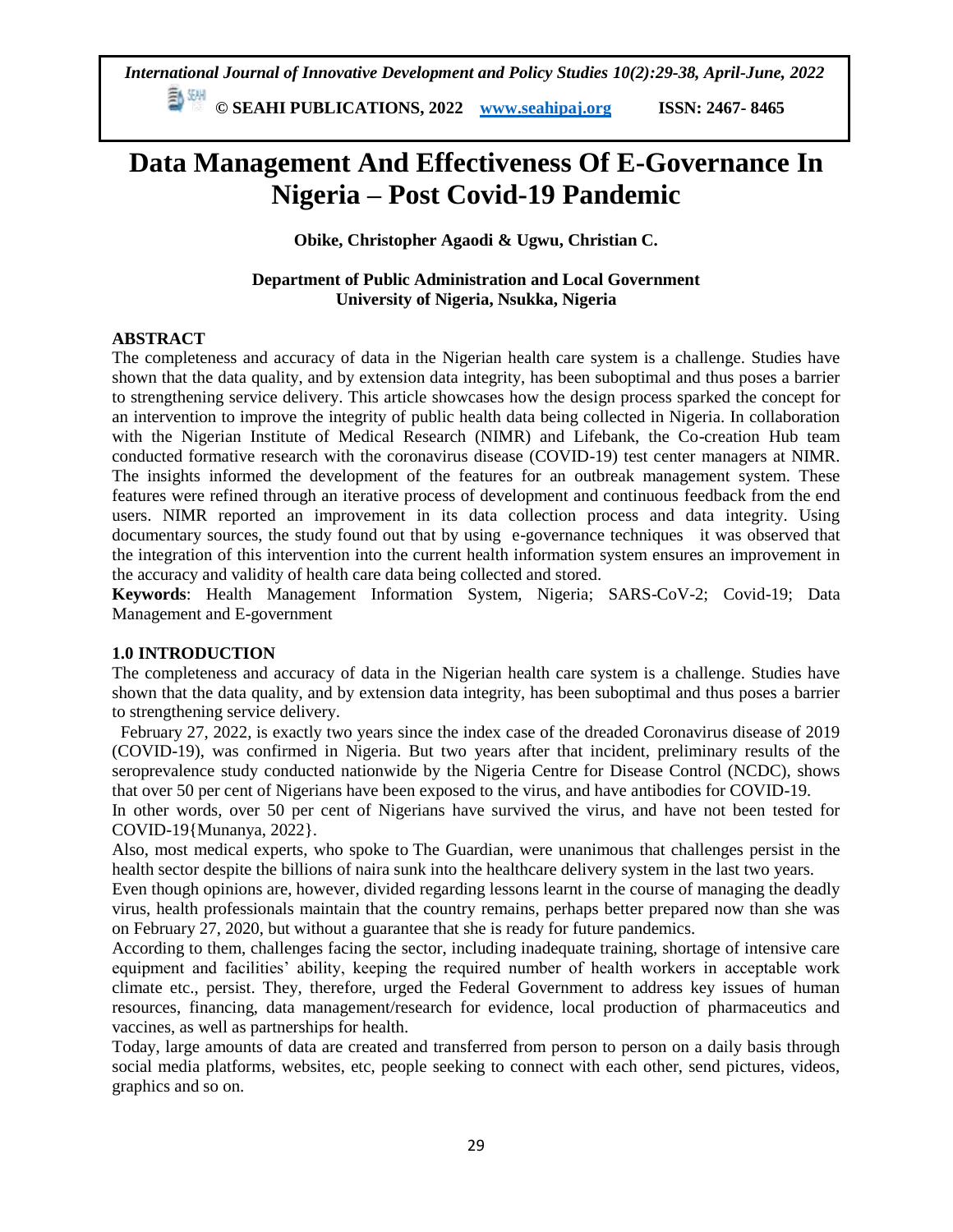However, up until the eruption of the COVID-19 pandemic, tech companies in Nigeria were not adept to this form of data due to deficiencies in collection and management.

Despite being in such a situation, tech companies are beginning to adapt and familiarize themselves with Big Data Analytics. For example, South African tech companies are in the early stages of employing big data solutions to ease governmental monitoring and surveillance for the purpose of ensuring security. This snowballs into the use of the technology to combat Coronavirus.

These firms are also offering modelling services to biomedical researchers interested in fighting the Coronavirus by using artificial intelligence and machine learning (both tools of Big Data Analytics) to probe pharmalogical and genomic data bases to retrieve knowledge on the virus. The results of this is the graphical expressions of the virus seen in adverts and campaigns during this pandemic.

More interestingly, tech and telecom corporations are increasingly using big data to monitor human movement during lockdown and social distancing measures. This creates a forecast on communities prone to high rates of infections. While these are implemented, there is a need to ensure privacy concerns and guidelines are followed. These are satisfied with collaborative governments who support this initiative. This is where the concept of Electronic governance is significant.

This article showcases how the design process sparked the concept for an intervention to improve the integrity of public health data being collected in Nigeria. In collaboration with the Nigerian Institute of Medical Research (NIMR) and Lifebank, the Co-Creation Hub team conducted formative research with the coronavirus disease (COVID-19) test center managers at NIMR. The insights informed the development of the features for an outbreak management system. These features were refined through an iterative process of development and continuous feedback from the end users.

NIMR reported an improvement in its data collection process and data integrity. Studies by Bosun Tijani, Tomi Jaiyeola and Zahra Kassam {2020} among others reported that (1) almost all data collection by the test center was now automated, thereby minimizing the proportion of inaccurate and repeat entry in comparison to data collected in other parts of the same center; (2) the auto-validation feature of the system ensured that all required fields of a patient's information were completed and verified, thereby ensuring 100% data completeness; and (3) the validation and verification feature ensured that patients' contact information was validated.

The integration of this intervention into the current health information system ensures an improvement in the accuracy and validity of health care data being collected and stored the researchers concluded.

Through the Global Partnership, the data hub was expanded with additional data embedded, including mobility data from Flowminder and Qatar Computing Research Institute. The hub was a user-friendly one-stop shop for COVID-19, used by the Government, the Presidential Task Force on Covid-19, the Nigeria Centre for Disease Control, and anyone else who wanted to understand Nigeria's dynamic situation.

The NBS brought into the hub additional critical information, including locations of health care facilities, cases by region, and locations of infection epicenters, drawn from diverse sources including Nigeria Centre for Disease Control, Our World in Data, and the MRC Centre for Global Infectious Disease Analysis at Imperial College. The essence of this paper is to explore the relevance of data in health studies especially in a pandemic like COVID-19.

#### **Conceptualizing Data Management**

Data management involves the collection, keeping, and using of data securely, efficiently, and costeffectively. It is the ability for generated data to be readily available in the right format, at the right time, and at the right place.

It also involves control of the information in conformity with ethical standards. This ensures that the information is used specifically for the purpose it was generated, and not disclosed to unauthorised persons, corporate bodies or international community as the case may be.

Without effective data management, institutions would not be able to access the information they need to implement their strategies efficiently.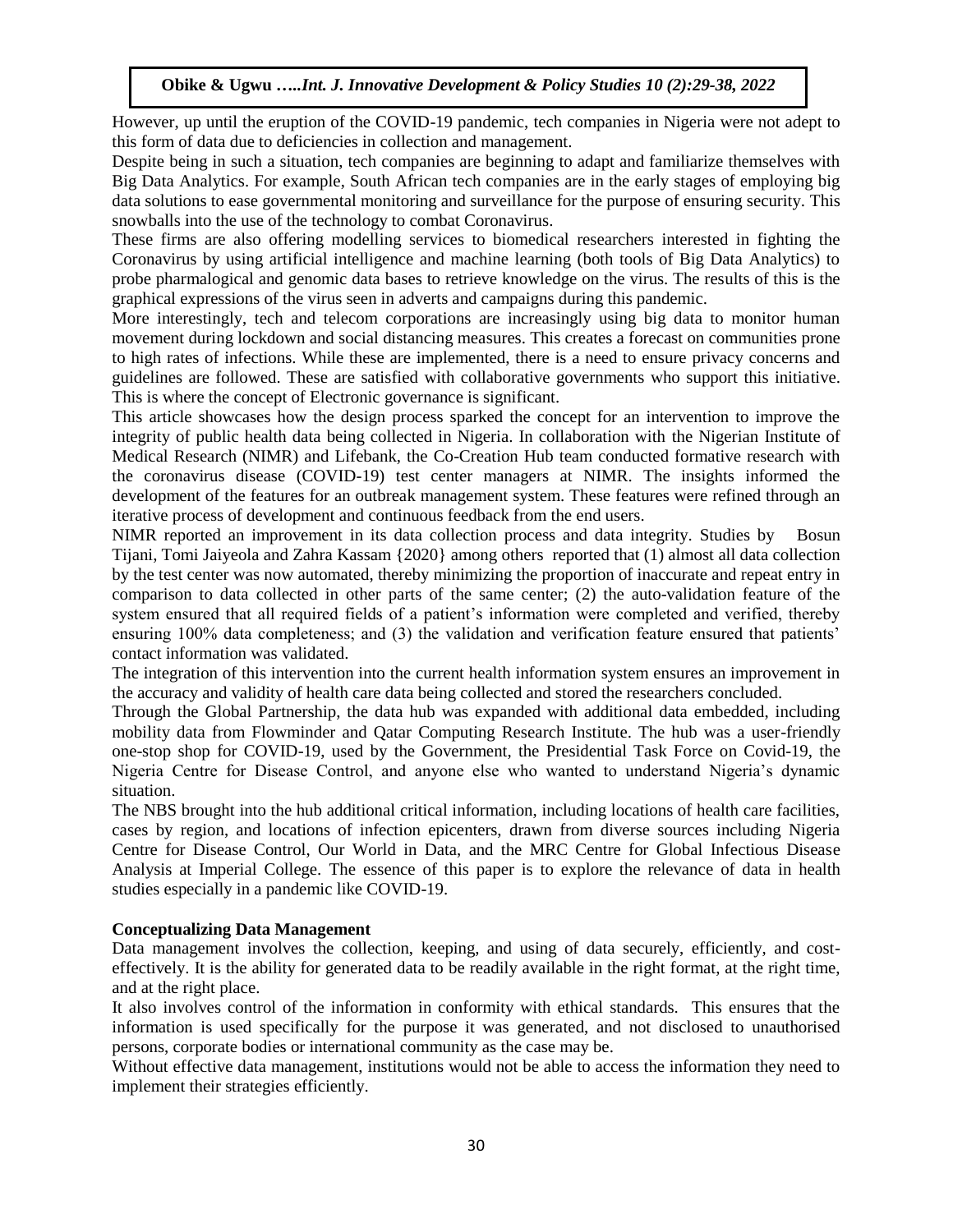Data management ensures integrity of data. This means the accuracy and validity of data over its lifecycle within a digital environment. Maintaining data integrity and reducing the presence of bad data within organisations' systems should be the core focus of an effective e-governance" (Zylotech, 2021).

Data management is the process of ingesting, storing, organizing and maintaining the data created and collected by an organization. Effective data management is a crucial piece of deploying the IT systems that run business applications and provide analytical information to help drive operational decisionmaking and strategic planning by corporate executives, business managers and other end users [\(Craig](https://www.techtarget.com/contributor/Craig-Stedman)  [Stedman,](https://www.techtarget.com/contributor/Craig-Stedman) [Jack Vaughan,](https://www.techtarget.com/contributor/Jack-Vaughan) 2021).

They went on to posit that data management process includes a combination of different functions that collectively aim to make sure that the data in corporate systems is accurate, available and accessible. Most of the required work is done by IT and data management teams, but business users typically also participate in some parts of the process to ensure that the data meets their needs and to get them on board with [policies governing its use.](https://www.techtarget.com/searchdatamanagement/feature/Breaking-down-data-silos-with-strong-data-governance)

This comprehensive guide to data management further explains what it is and provides insight on the individual disciplines it includes, best practices for managing data, challenges that organizations face and the business benefits of a successful data management strategy. You'll also find an overview of data management tools and techniques. Click through the hyperlinks on the page to read about data management trends and get expert advice on managing corporate data.

[Data management](http://www.businessdictionary.com/definition/data-management.html) is an administrative process that includes acquiring, validating, storing, protecting, and processing required data to ensure the accessibility, reliability, and timeliness of the data for its users. Organizations and enterprises are making use of Big Data more than ever before to inform business decisions and gain deep insights into customer behavior, trends, and opportunities for creating extraordinary customer experiences (Molly Galetto March 31, 2016, March 31, 2016 Thought Leadership).

Data management in the context of the coronavirus pandemic, refers to the statistics of those infected by the disease, total fatalities, and recoveries. It also include logistics information, facilities (structures, equipment), location of facilities, treatment drugs, vaccines, number of personnel (frontline workers available) names and addresses of quarantined people, travellers from abroad during the period of the disease, people travelling outside the country, the demography of the people affected in each case, their ages, male or female., where they reside, etc.

These data are vital for policy formulation and decision making by some Government functionaries. It also facilitates planning response to the pandemic, as well as evaluating the effectiveness or otherwise of the response efforts.

Reliable information from governments also helps people make informed decisions about their daily routines, build public trust as well as enables public authorities to act decisively to flatten the coronavirus curve.

# **E-Governance:**

E-governance is the application of Information and Communications Technology (ICT) to the performance of functions of governance. It includes the generation, storage, analysis, control, process, and communication of the data. It could involve the use of Electronic Document and Records Management System (EDRMS) to carry out government functions. The process involves digitisation of records and making such records easily accessible remotely thereby creating a digital economy.

The systems are specifically designed to manage the integrity of, and provide desktop and remote access to information enabling collaborative and integrated work flow. An EDRMS combines document management and records management functionality.

The aim of e-governance includes creation of a digital economy. This entails making government services available online through various platforms. This also includes opening of self-service websites to become self-service tools, and training and retraining of personnel to perform front line jobs. This enhances the quality of service delivery and job satisfaction in the public sector.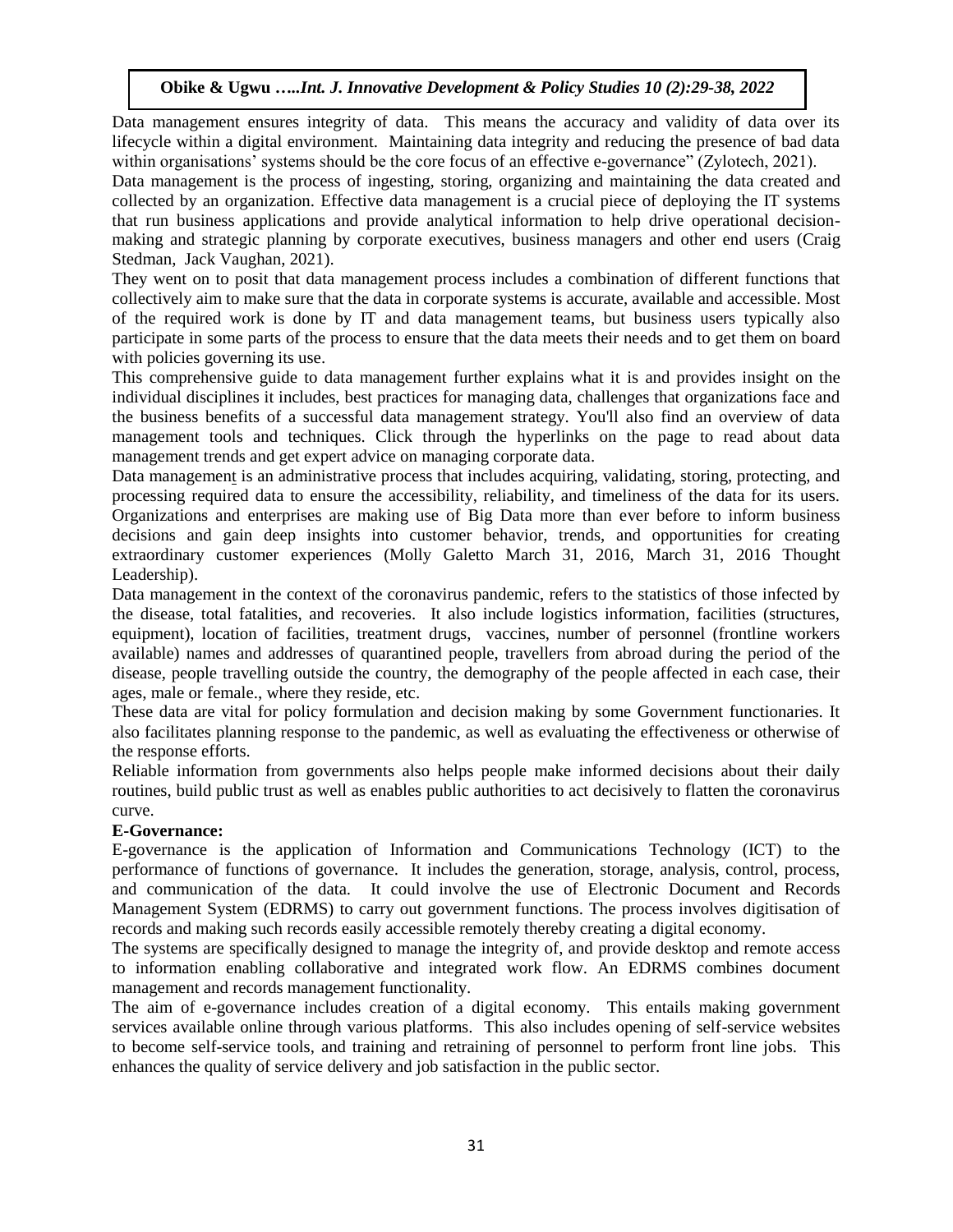According to Eme, et.al, 2007 and Shilubane, 2001), e-governance is simply the use of information and communications technologies to carry out public services, which includes the use of the internet to provide services in a much more convenient, customer oriented and cost effective manner.

In the case of COVID-19, it involves the use of ICT to drive the Government's response to the pandemic. It was aimed at ensuring that COVID-19 related data were held in the right domain and would be made available in good time to appropriate authorities to aid decision making. This is because it is essential for Government to provide vital, accurate, useful, and up-to-date information for informed decisions to be made.

ICT would make access to the data through transmission via portals, social media platforms, internet, intranet, wireless networks, cell phones, Ipad, computers, etc. Such information aids logistics planning, provides details about the number and capacities of isolation centres, distribution of medication, personnel requirements, among others.

### **Research Design**

Research design means outlining the name of equipment and other materials the research intends using, applying same to successfully execute the practical aspect of the research study. A research design is the basic plan which guides the collection and analysis phases of a research project. It is the framework which specifies the type of information to be collected and source of data collection procedure.

This study adopted a descriptive desktop method. It is important to determine the method and procedure adopted in this research report since it gives the reader the background information on how to evaluate the findings and conclusion.

The data for this research work were collected from secondary sources. In secondary sources of data collection were based on the information from printed materials such as textbooks, Newspapers, Magazines, government publication, journals and internet materials. The NBS brought into the data hub additional critical information, including locations of health care facilities, cases by region, and locations of infection epicenters, drawn from diverse sources including Nigeria Centre for Disease Control, Our World in Data, and the MRC Centre for Global Infectious Disease Analysis at Imperial College. The technique of content analysis was used to analyze the data to transform them into information from these sources.

# **HISTORY OF THE PANDEMIC AND DATA MANAGEMENT TECNIQUES IN NIGERIA**

The Coronarvirus (COVID19) pandemic outbreak began in Wunjan Province in China in 2019 and was thought to be a local health challenge (epidemic) by the world. Unfortunately, the disease took the world by storm as the level of the infections topped 20 million people world-wide.

The Federal Ministry of Health has confirmed a coronavirus disease (COVID-19) case in Lagos State, Nigeria. The case, which was confirmed on the 27th of February 2020, is the first case to be reported in Nigeria since the beginning of the outbreak in China in January 2020.

The case is an Italian citizen who works in Nigeria and returned from Milan, Italy to Lagos, Nigeria on the 25th of February 2020. He was confirmed by the Virology Laboratory of the Lagos University Teaching Hospital, part of the Laboratory Network of the Nigeria Centre for Disease Control. The patient is clinically stable, with no serious symptoms, and is being managed at the Infectious Disease Hospital in Yaba, Lagos.

The disease spread to other parts of the country, which necessitated Federal Government's intervention through the setting up of the Presidential Task Force (PTF) as a response team to articulate, coordinate and drive Federal Government's response to the disease.

The Government of Nigeria, through the Federal Ministry of Health has been strengthening measures to ensure an outbreak in Nigeria is controlled and contained quickly. The multi-sectoral Coronavirus Preparedness Group led by the Nigeria Centre for Disease Control (NCDC) has immediately activated its national Emergency Operations Centre and will work closely with Lagos State Health authorities to respond to this case and implement firm control measures.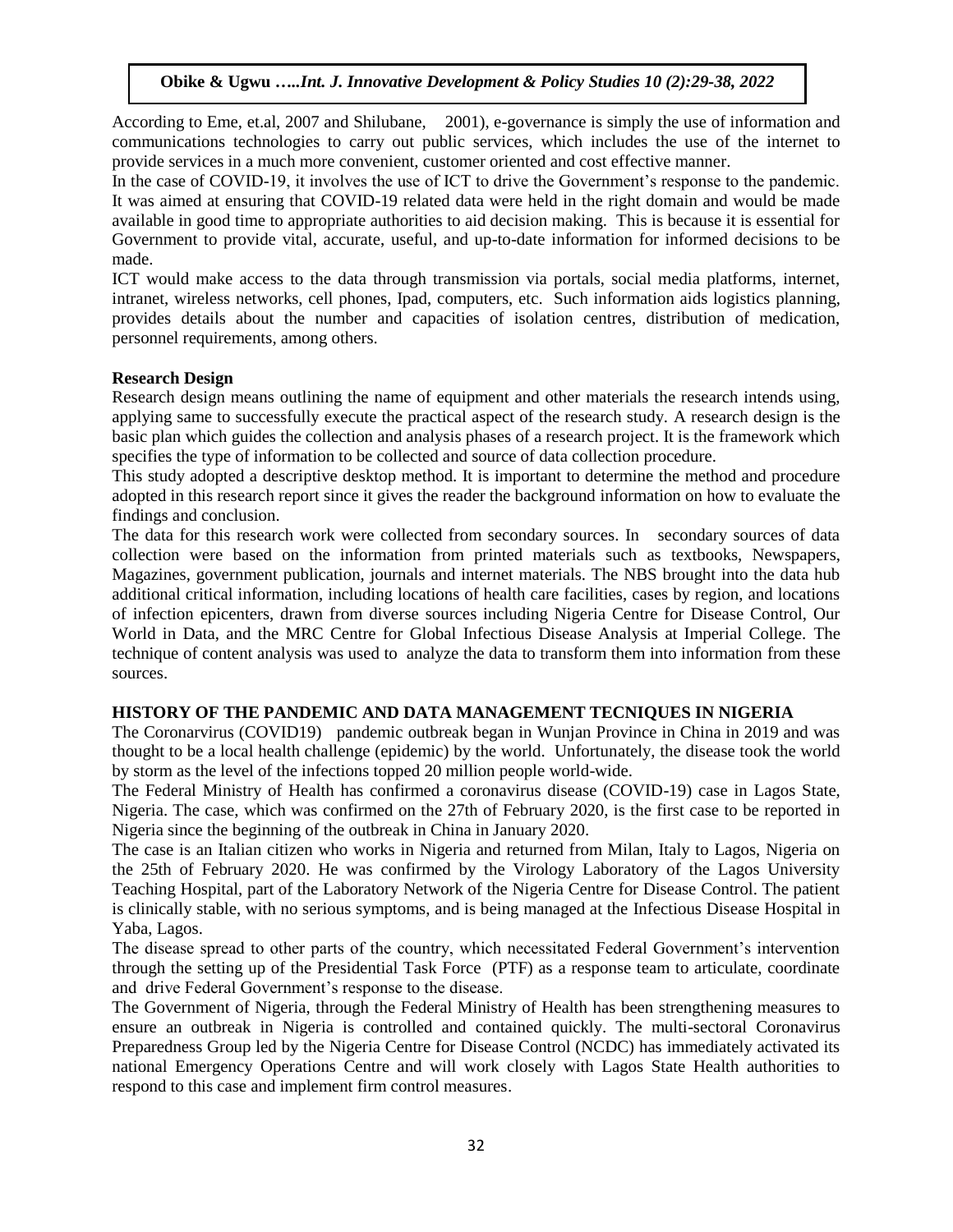Health authorities assured all Nigerians that have we have been beefing up our preparedness capabilities since the first confirmation of cases in China, and we will use all the resources made available by the government to respond to this case.

To add currency to the fight, they all started working to identify all the contacts of the patient, since he entered Nigeria. They did this in order to remind the populace that most people who become infected may experience only mild illness and recover easily, but it can be more severe in others, particularly the elderly and persons with other underlying chronic illnesses. All Nigerians should take care of their health and maintain hand and respiratory hygiene to protect themselves and others, including their own families, following the precautions below:

- 1. Regularly and thoroughly wash your hands with soap and water, and use alcohol-based hand sanitiser.
- 2. Maintain at least 1 & half metres (5 feet) distance between yourself and anyone who is coughing or sneezing.
- 3. Persons with persistent cough or sneezing should stay home or keep a social distance, but not mix in crowd.
- 4. Make sure you and people around you, follow good respiratory hygiene, meaning cover your mouth and nose with a tissue or into your sleeve at the bent elbow or tissue when you cough or sneeze. Then dispose of the used tissue immediately.
- 5. Stay home if you feel unwell with symptoms like fever, cough and difficulty in breathing. Please call NCDC toll free number which is available day and night, for guidance- 0800-970000-10. Do not engage in self-medication
- 6. Stay informed on the latest developments about COVID-19 through official channels on TV and Radio, including the Lagos State Ministry of Health, NCDC and Federal Ministry of Health.

Dr Osagie Ehanire, the health minister warned citizens not abuse social media and indulge in spreading misinformation that causes fear and panic. The Federal Ministry of Health according to him, through Nigeria Centre for Disease Control, will continue to provide updates and will initiate all measures required to prevent the spread of any outbreak in Nigeria.

The president had on March 9 constituted the Presidential Task Force (PTF) on COVID-19 chaired by the Secretary to the Government of the Federation (SGF), Boss Mustapha, with membership from various sectors.

Since then, the PTF has coordinated a multi-stakeholder response to the pandemic while providing technical and material support to states to manage the outbreak.

The PTF also serves as an advisory body to the president on specific decisions such as imposing and lifting lockdowns. It provided daily feedback to Nigerians on the work being done to contain the pandemic through media briefings.

Sani Aliyu was appointed as the national coordinator of the PTF.

Apart from the local and international support Nigeria received, one response many Nigerians paid attention to was the philanthropic donations by big companies, organisations and individual Nigerians.

The PTF comprised the Secretary to Government of Federation as the Chairman, the Minister of Health, the Director General of Nigerian Centre for Disease Control (NCDC), the Minister of Education, among other members.

The tasks of the team include developing response templates and enforcing approved presidential directives to the against the disease. The worked collaboratively with the NCDC in gathering data on infected people, those successfully treated and discharged, as well as number of deaths resulting from the disease.

The management design of the pandemic as reported and documented by Bosun Tijani, Tomi Jaiyeola, and Zahra Kassam (2020) inspired the deployment of an automated data collection and management system based on the one used for NimCure for TB management. Through the engagement of all the relevant stakeholders during multiple rounds of iteration, this simple solution evolved into a practical digitized data management system that promotes data integrity and helps test centers more efficiently manage data.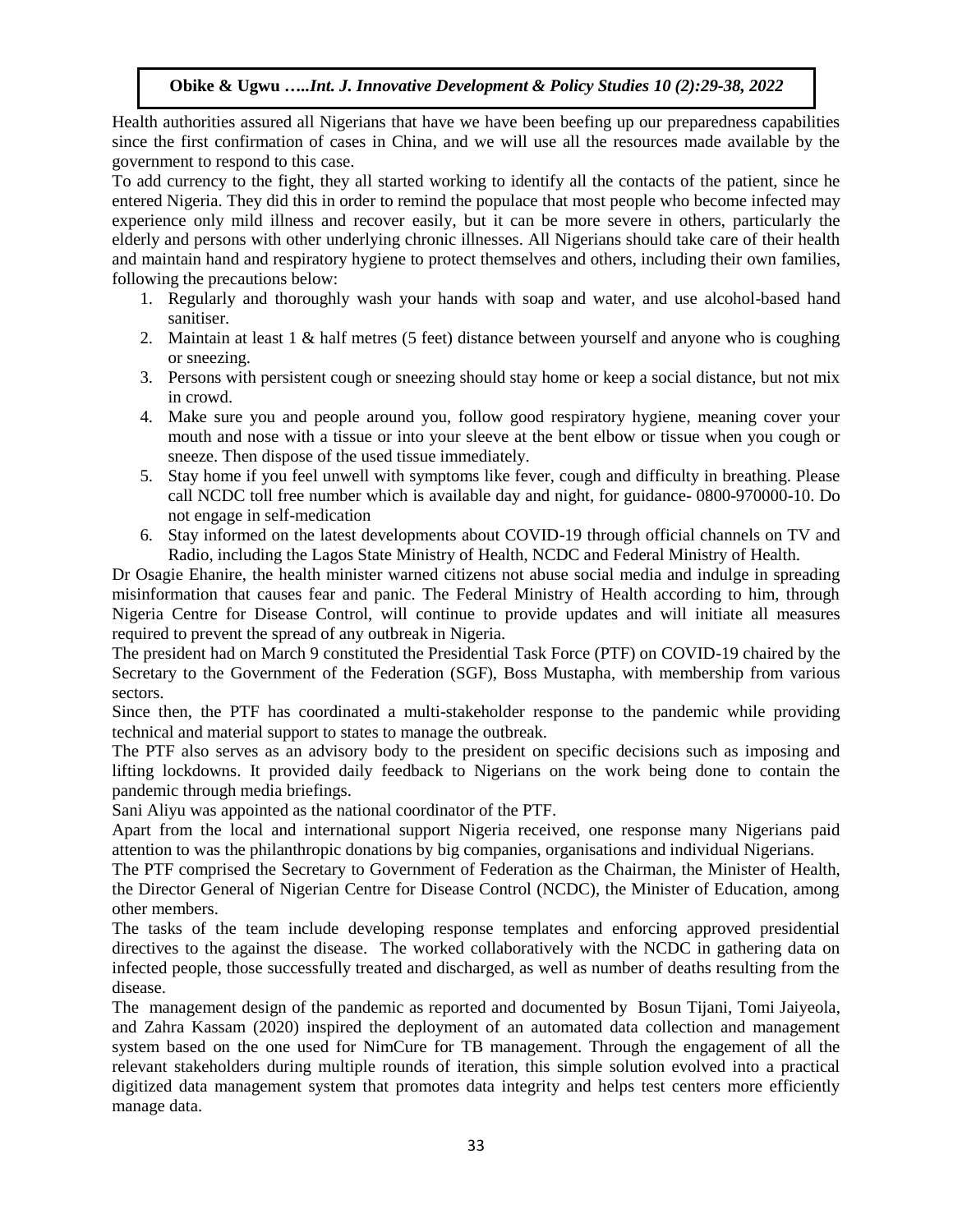Unique value proposition: By automating and streamlining data collection, the outbreak management system makes it easier and faster to manage data. The system retrieves information on demography, symptoms, pre-existing conditions, recent contact, and travel history to identify and triage high-risk cases that require testing. Some of the system's key features are described here.

- 1. **Case reporting form:** People who think that they might have the virus and want to get tested can communicate their symptoms and request to be tested by completing an online digital form. Prospective patients submit the form to allow necessary information to be gathered faster and recorded more accurately.
- 2. **Triaging/eligibility indication:** The system automates the screening and triaging process based on the Nigerian Center for Disease Control case criteria to ensure that test centers' capacity and resources are directed first toward cases with the highest risk level.
- 3. **Phone number verification:** This feature runs every phone number submitted on the platform through a nationwide database to confirm existence and validity.
- 4. **Address validation:** Using Google maps application programming interface, the system can validate every address provided to confirm that they indeed exist on the map.
- 5. **Access control:** The classification of users with specific privileges helps maintain data protection by ensuring data can only be accessed and modified by appropriate and qualified users.
- 6. **Privacy:** A unique identification code ensures the privacy of patients' data.
- 7. **Contact tracing data**: The system collects a list of persons that each case may have been in recent contact with in the past to understand how the individual contracted the virus as well as who they may have been in contact with since the possible contracting point. These data are collected to support contact tracing for positive patients.

**Duplicate entry restriction:** Repeat or duplicate entries are detected and restricted based on name, phone number, email, and date of birth. This helps to ensure that all submissions are unique to a specific individual and that patients cannot make multiple submissions (Tijani, Jaiyeola, and Kassam,2021,p.230- 231)

By automating and streamlining data collection, the outbreak management system makes it easier and faster to manage data.

Other features that were included during iteration were: test invitations, appointment scheduling, and result reporting.

When COVID-19 hit, there were global fears over what would happen in Africa's most populous nation. More than 200 million people live in Nigeria, with several informal settlements constituting hotspots, so concerns were high that the already overburdened health care system would not withstand a rapid spread of the virus. There were also fears that low public trust in health care systems and widespread misinformation about the virus would add to the challenges of effectively controlling COVID-19.

Having data, evidence, and easy access to information was vital for this West African nation during the pandemic, and the Government wanted to draw information together to make it easier to use and understand.

The Global Partnership, UNECA, and their partners worked with the National Bureau of Statistics in Nigeria (NBS) to create a comprehensive data hub to show where cases of COVID-19 were occurring and what support might be needed.

The Global Partnership identified the GRID3 Consortium (the nonprofit Flowminder, the location-based data services company Fraym, Esri, and the United Nations Population Fund), Qatar Computing Research Institute, Surgo Foundation, as solutions providers that would enable the NBS to update its existing COVID-19 tracker into a more robust COVID-19 data hub.

The PTF has responsibility for logistics planning, coordination of international aids for COVID-19, liaison with State Governments for a coordinated approach to the fight against the disease. As at 11<sup>th</sup> July 2021, Nigeria had reported a total of 168,552 cases, 2,124 deaths, and 164,439 recoveries.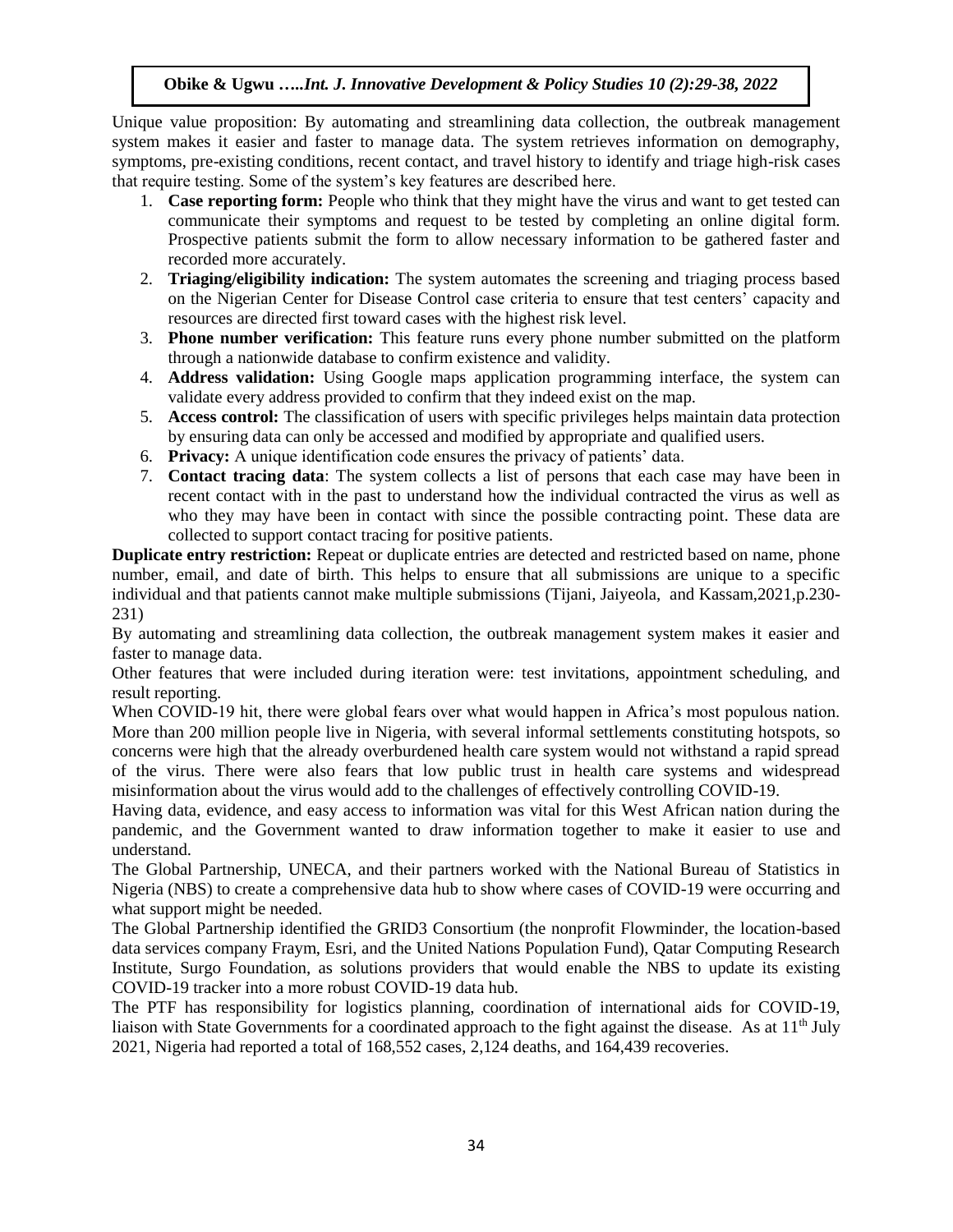## **E-GOVERNANCE APPLICATION IN A POST-COVID-19 ERA**

Without a vaccine, in early 2020 the first line of defense against the pandemic was good data. Governments needed to see where the virus was spreading and where the vulnerable populations were concentrated, and to monitor the stocks of medicines and personal protective equipment available.

An early priority for Governments across Africa was to develop ways to bring together available data and make it easy to visualize for hard-pressed government decision-makers trying to protect public health, food security, and the economy. The Global Partnership and UNECA mobilized partnerships to share data across government and between the public and private sectors, and to make data easier to access and understand.

The Global Partnership facilitated the development and strengthening of COVID-19 data hubs in seven countries. Countries were able to develop data dashboards featuring visual, analyzed data of confirmed cases, recoveries, deaths, and other indicators that could inform COVID-19 actions from Governments, businesses, and communities. These data hubs were able to provide immediate insights into the virus's spread as well as the social and economic impacts. They also provided a foundation to add other metrics to be used for other needs, including future pandemics, health interventions, or climate change adaptation. In many cases, government officials needed to rapidly acquire new skills to enable them to take advantage of new data sources and develop insights. The Global Partnership facilitated capacity-building partnerships to support immediate pandemic insights across 14 countries: Burkina Faso, Central African Republic, Ghana, Madagascar, Mauritius, Namibia, Nigeria, Senegal, Sierra Leone, Somalia, Somaliland, South Sudan, Togo, and Zambia. The study focuses on Nigeria.

For e-governance to be effective in the post-COVID-19 era, the following should be put in place:

#### **(i) Remote Working**

Some government functions that could be performed remotely should be encouraged to be done remotely from home or wherever through the use of ICT equipment such as laptops, desktops, tablets, mobile phones, etc. It is important to state here that government has to provide the necessary equipment as well as internet access for its workers in the remote office.

This would enable workers work from home and submit finished or draft jobs to the appropriate supervisors. Supervisors' feedback would also be sent to the worker seamlessly, and vice versa, till a job is completed.

#### **(ii) Zoom Platforms**

Effective data management could facilitate electronic meetings and training between and among government functionaries. This would reduce physical contact among persons and thus reduce the chances of contracting of coronavirus disease.

Video conferencing, cloud phone, webinars have blossomed during the pandemic. The platforms provide alternative to physical meetings which was considered as one the places coronavirus is contracted. Sustained use of the platforms would help in the social distancing protocol, and thus contribute to the effectiveness of e-governance.

#### **(iii) Online Services by Government Functionaries**

Data management and e-governance would enhance accessibility of government services without having to go to their offices physically. Nigerian Immigration Service (NIS) has operationalised this initiative already. Applications for Nigerian international passport could only be done online with effect from  $1<sup>st</sup>$ June 2021. This development would curtail congregation of passport applicants in NIS offices, thereby reducing the chances of spread of COVID-19 and other communicable diseases.

It is essential then to create a technologically literate workforce, as well as citizens for effective online services delivery.

#### **(iv) Data/Information Sharing among Government Functionaries**

Effective data management would enhance data sharing among government functionaries. It is no doubt that a lot of COVID-19 related data have continually been generated from February 2020 when Nigeria recorded its first coronavirus case till date. The data are domiciled with the Nigerian Centre for Disease Control (NCDC). The data are essential to other government functionaries like the Nigerian Immigration Service (NIS), Nigerian Population Commission (NPC), among others.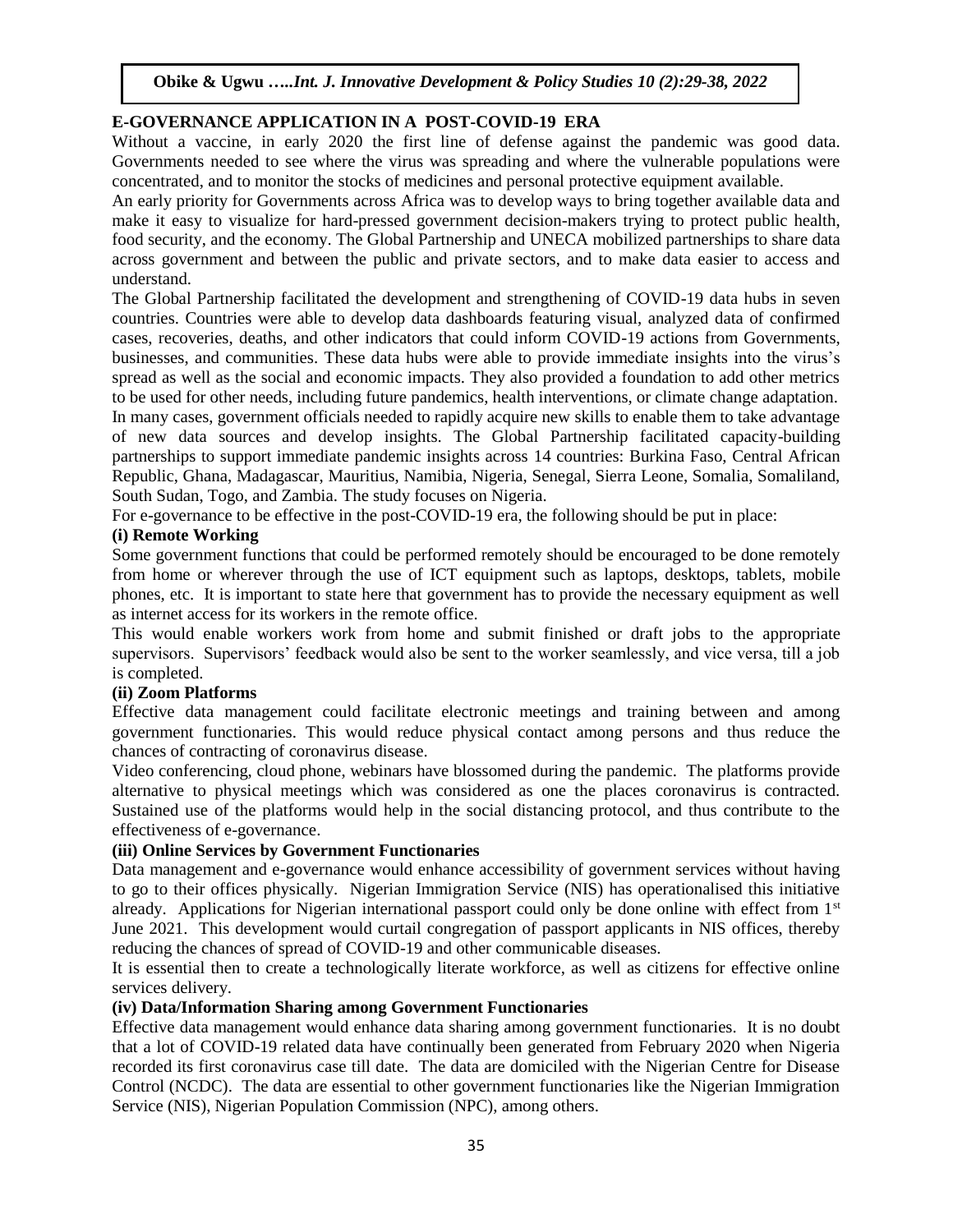E-governance would facilitate exchange of data/information and reduce inefficiency in governance. Leveraging accurate data is essential for inter-agency relationships.

As data are generated through various sources, there would be the need to have a centralised data reservoir, which could be accessible by authorised persons and organisations. Such readily available data would facilitate and enhance efficiency and effectiveness in service delivery by relevant institutions and organisations throughout the country.

It is cost-effective to centralise data from multiple sources and made accessible to the appropriate users. However, the central data are to be constantly updated and remain in sync. This would ensure the validity and accuracy of the data held in the system. Irrespective of the data governance strategy adopted, it is imperative to maintain consistency in standards, quality and accuracy.

The Government should formulate data policies that would ensure integrity of data and its use. Once an effective data policy is in place, Government agencies and institutions will begin to achieve better strategic outcomes through more informed decision making (Zylotech, 2021). However, this is premised on data integrity and ability of the institutions to leverage the resources.

#### **(v) Internet Access**

For data management to be effective post COVID-19, internet access has to be made available, stable and cheaper. Faster, cheaper and wider coverage of internet connectivity would enhance online transactions which is vital for a digital economy.

Widespread adoption of e-governance will not only impact citizen-to-government relationships positively, it will also positively impact how government prosecutes many of its functions (Omode, 2020, 40). This implies that the vast areas in Nigeria should be covered for residents in remote areas to be able to access internet services.

At the moment, many remote areas in Nigeria are still without electricity, and they lack the financial capacity buy generators to power their homes. This would be an impediment to the e-governance initiative. The imperative of electricity in the e-governance project is discussed further in (vi) below.

Government should, as a matter of urgency, address the power needs of the rural areas, to make the data management and e-governance project effective.

### **(vi) Electricity Supply**

Power supply is essential to make for effective data management post COVID-19. Absence of it would mar the initiative and may lead to system failure. Electricity is critical to drive the system and its availability would facilitate storage and retrieval of data.

Nigeria currently generates about 3000 to 4000 megawatts of electricity, which is a far cry to what is required to provide power for a population of over 200,000,000. This is abysmal and is responsible for the blackout and epileptic power supply in the country experienced daily.

Nigeria therefore, needs huge investment in the power sector, to scale up the capacity in order to support data generation, storage and retrieval. Without this, the envisaged digital economy would be a mirage, and would tantamount to failure of e-governance project as the digital environment would become highly complex.

### **(vi) More Investment in ICT Infrastructure**

In order to ensure the effectiveness of e-governance post COVID-19, there should be massive and sustained investment in ICT infrastructure in Nigeria. The ICT world is ever evolving, and for any system to be able to cope with the dynamics of technological advancements, it has to be constantly updated with the latest versions of system applications. It requires a lot of money to keep up to speed with developments in the ICT world.

There should also be investment in capacity building to equip the backdoor and frontline operators of the systems with the required skills, to make the e-governance project a reality. The citizens should also be enlightened and exposed to ICT through programmes sponsored by Government and non-governmental organisations. ICT centre could be established in the Local Government Areas, and training facilities and trainers provided to train the locals on the use of ICT and also to take advantage of the various opportunities present the industry.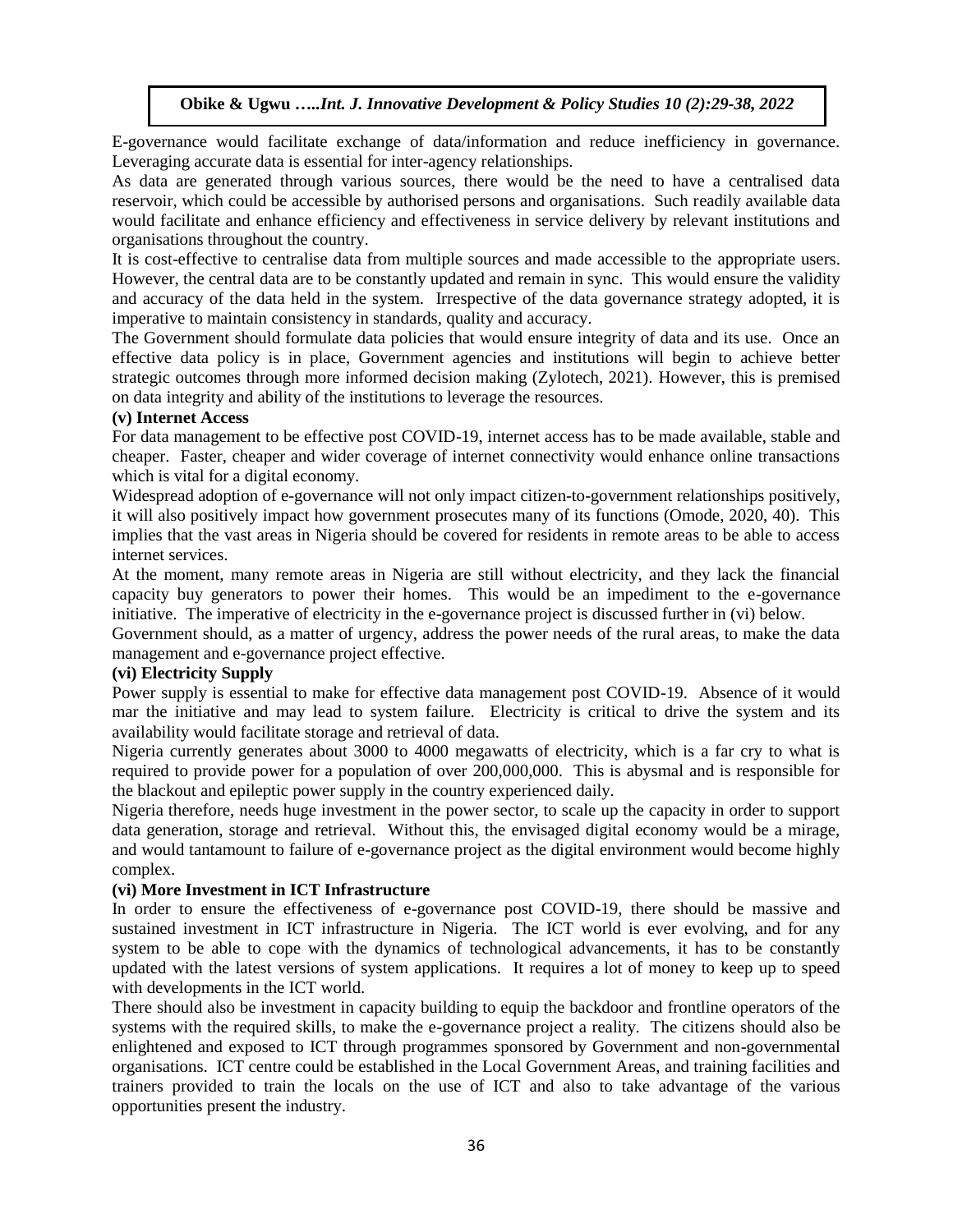### **CONCLUSION**

This paper carefully revealed how advent of Covid-19 exposed deficiency in different sectors of our existence as a nation. It focused on the health sector arguably because it is considered as the most affected sector. From the discourse, it is evident that there was hardly a sector that did not feel the impact of this pandemic.

The data management and effectiveness of service delivery post COVID-19 is dependent on several factors including the ones highlighted above. The effectiveness is measured by the ability to access data/information in good time to satisfy a given need. Its effectiveness in the post-COVID-19 is essential as Government, organisations and individuals would depend on it to aid effective decision making. Digital economy is anchored on an effective data management system and broad ICT penetration.

It is recommended that the points enumerated above be applied to ensure effectiveness of data management in post-COVID-19 Nigeria. This would lead to automated services delivery nationwide. It would also revolutionise the functions of government and ensures transparency and accountability in service delivery.

The NBS has worked to build capacity within agencies as well as data culture awareness, which has been especially necessary in the nation's battle to contain COVID-19.

Working across the Government and getting as much data as possible, made available for anyone to see, was necessary to build trust about the seriousness of the pandemic. The NBS wanted to make sure whenever someone looked for information about cases, they would see the same numbers. These require inter agency collaboration in the health sector.

The poor data situation is redeemable in the light of the recommendations of this paper and the suggestions from other scholars; that all Nigerians must consider data collection as a necessity and be com-mitted to creating a reliable database in the country

### **REFERENCES**

- CcHub and NIMR launch NimCure—a digital tool to promote adherence to treatment by TB patients. Cocreation Hub website. October 9, 2018. Accessed September 27, 2021. [https://cchubnigeria.com/cchub-and-nimr-launch-nimcure-a-digital-tool-to-promote-adherence](https://cchubnigeria.com/cchub-and-nimr-launch-nimcure-a-digital-tool-to-promote-adherence-to-treatment-by-tb-patients/)[to-treatment-by-tb-patients/](https://cchubnigeria.com/cchub-and-nimr-launch-nimcure-a-digital-tool-to-promote-adherence-to-treatment-by-tb-patients/)
- Crone, D{2020}. Insights from Africa's Covid-19 Response: the Nigeria CDC., London: Tony Blair Institute.
- Dan-Nwafor, C Ochu, L. C, Kelly, E, Oladejo, J, Ilori, E & Umeokonkwo, C. et.al{2020}, Nigeria's public health response to the COVID-19 pandemic: January to May 2020, www.jogh.org December, Vol. 10 No. 2 doi: 10.7189/jogh.10.020399
- Eme, O.I. (2007), "E-Government in Nigeria: Benefits, Problems and future challenges. *Nigeria Journal of PALG.* Vol XIII No.1 of May, Pp: 127-133.
- FederalRepublicofNigeria{2018}[,https://ncdc.gov.ng/themes/common/files/establishment/fdaa94605dcb8](https://ncdc.gov.ng/themes/common/files/establishment/fdaa94605dcb87478f9b12002ff7eeb7.pdf) [7478f9b12002ff7eeb7.pdf](https://ncdc.gov.ng/themes/common/files/establishment/fdaa94605dcb87478f9b12002ff7eeb7.pdf)
- Galetto, M.{2016},What is Data Management?, Thought Leadership, March 31, 2016, https://www.ngdata.com › Thought Leadership.
- Nigeria Centre for Disease Control. COVID-19 Outbreak in Nigeria Situation Report S/N 54. Abuja; 2020. [Internet]. 2020 [cited 2020 Apr 23]. Available from: [https://ncdc.gov.ng/diseases/sitreps/?cat=14&name=An%20update%20of%20COVID-](https://ncdc.gov.ng/diseases/sitreps/?cat=14&name=An%20update%20of%20COVID-19%20outbreak%20in%20Nigeria)[19%20outbreak%20in%20Nigeria.](https://ncdc.gov.ng/diseases/sitreps/?cat=14&name=An%20update%20of%20COVID-19%20outbreak%20in%20Nigeria)
- *Olugbenga, O. et al. {2021}, Exposure to known COVID-19 infection risk factors among healthcare workers responding to COVID-19 outbreak in Lagos State, Nigeria-2020. Journal of Interventional Epidemiology and Public Health. 2021;4(2):8. [doi:*  [10.11604/JIEPH.supp.2021.4.2.1131](https://doi.org/10.11604/JIEPH.supp.2021.4.2.1131)*]*

Available online at: <https://www.afenet-journal.net/content/series/4/2/8/full>

Omode, T. (2020) "E-Governance In Action" [http://www.egov.unu.edu.events](http://www.egov.unu.edu.events/)